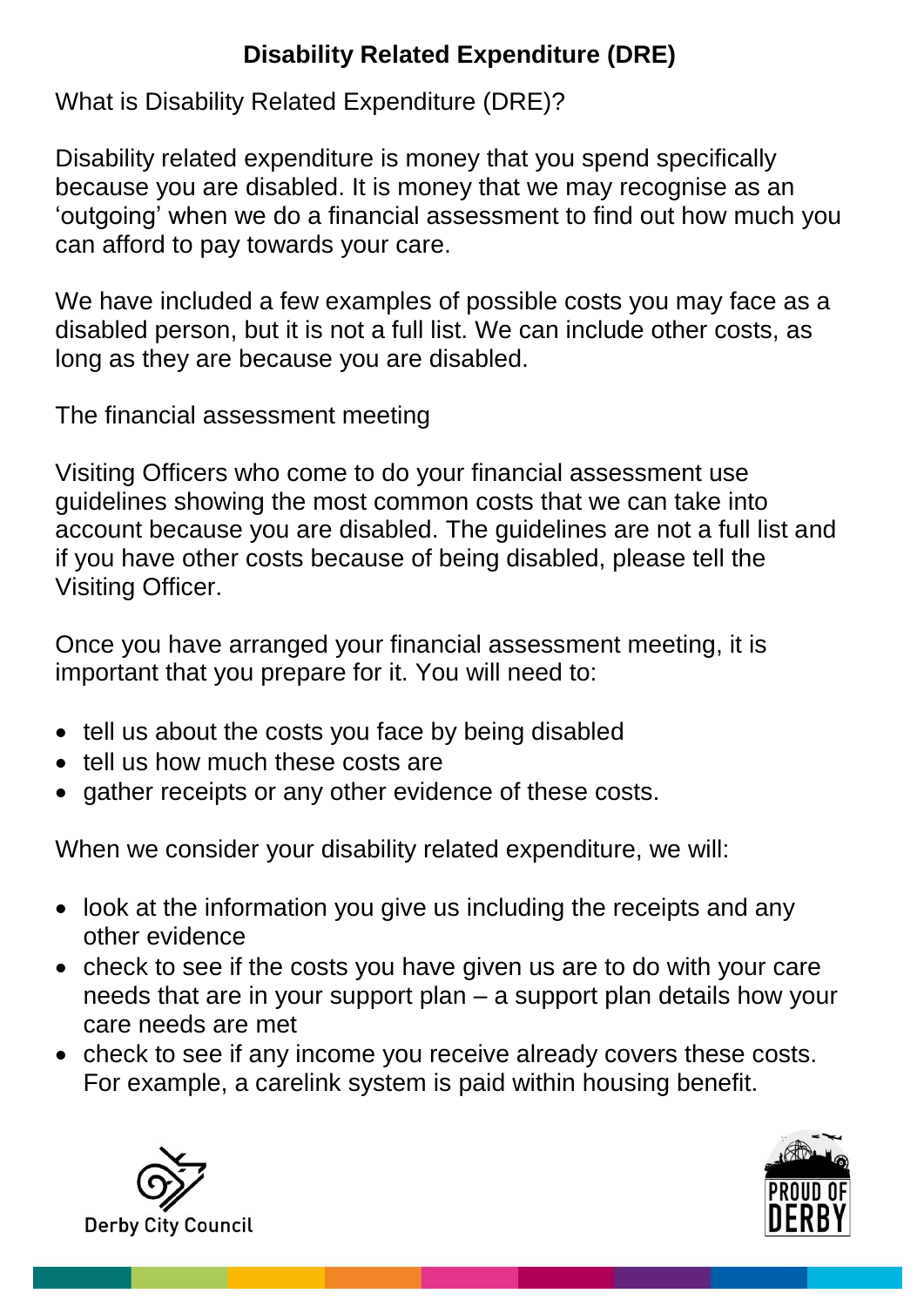How to check to see if you have any extra costs because you are disabled

A Visiting Officer, your care manager, a friend or other representative can help you check to see if you have any extra costs to pay because you are disabled.

Think about whether you pay for:

- privately arranged care, not provided by the Council
- specific food due to your impairment
- help with general repairs to your home, that non-disabled people would usually be able to do themselves
- specific items of clothing or equipment because you are disabled.

Here are some examples…

- Extra costs for washing and drying for people who may be incontinent.
- Extra costs for heating if you feel the cold more because of your impairment and need to keep warm.
- Help with odd jobs around the house because you cannot do these yourself and no-one lives with you that can do them, such as changing a light bulb, keeping your garden tidy, decorating or buying specific equipment such as a hoist to help you get in and out of bed.
- Travel costs over and above personal independence payments, such as paying a carer's travel costs to support you with an activity such as going to the cinema or shopping

Don't forget to keep receipts or other evidence to show us what type of costs you have to make because you are a disabled person

It is important we see receipts or any other evidence of the extra costs you have made because you are disabled. This will enable us to work out



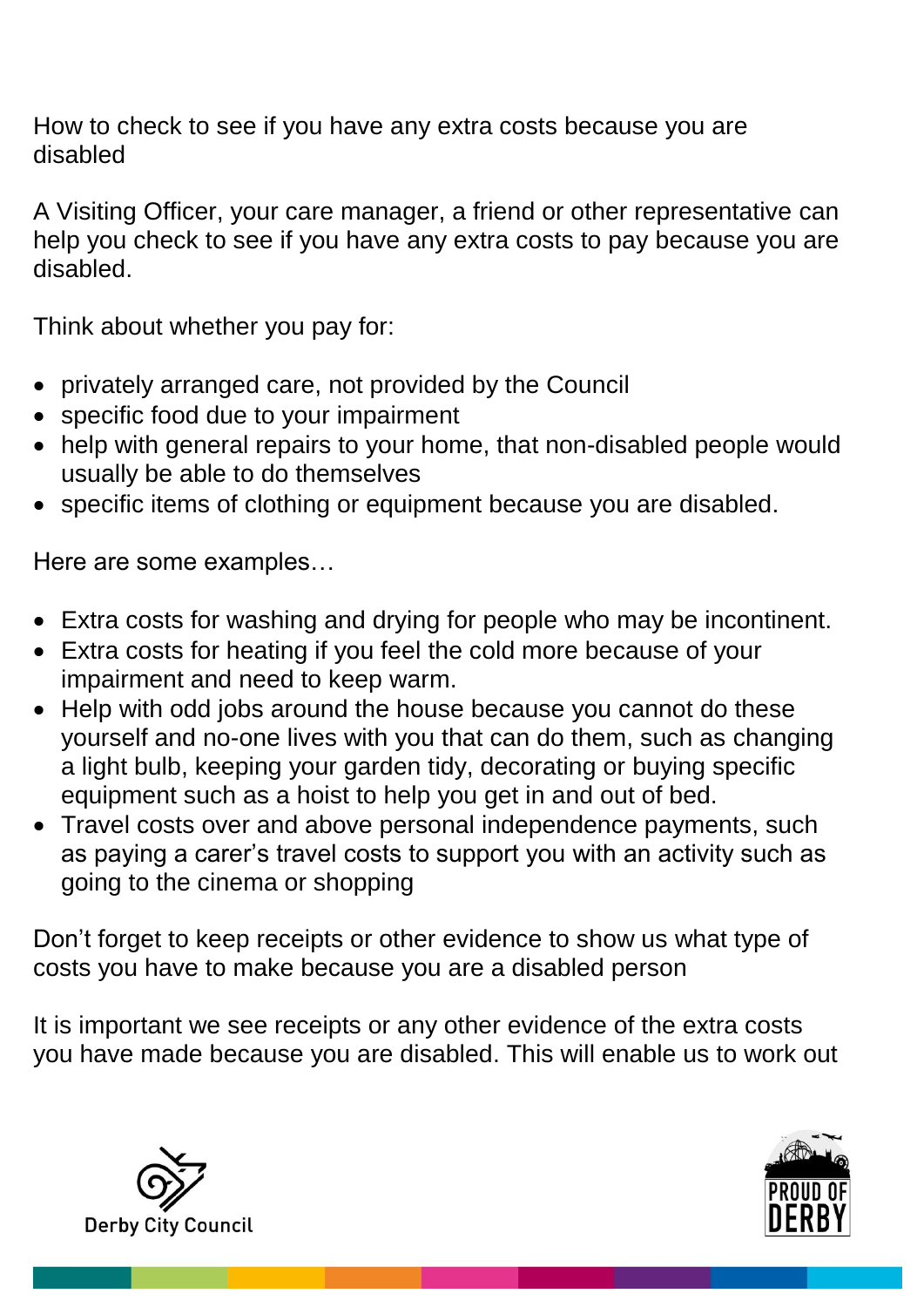any extra allowance you can get. The Visiting Officer will help you with deciding what receipts to give us. Do not worry if you are not used to this way of doing things as we know keeping receipts can be difficult sometimes.

We can offer new customers the opportunity to give us the receipts and other evidence later on. We will give you a first assessment and let you know the outcome of the assessment in writing. If you then provide receipts and evidence later, we will work how much you will have to pay towards your care again. If there is any change, this will be backdated to the first assessment.

More Information or if you are not happy

For more information about Personal Budgets please visit www.derby.gov.uk and search for Self Directed Support. If you do not have access to a computer then please call us on 01332 640773 or minicom 01332 640666.

If you are not happy about how your financial assessment has been worked out, you can ask us to look at it again. For more information about this or any queries about the financial assessment process, please call the Community Care Charging & Support Team Helpline on 01332 640773 or minicom 01332 640666.



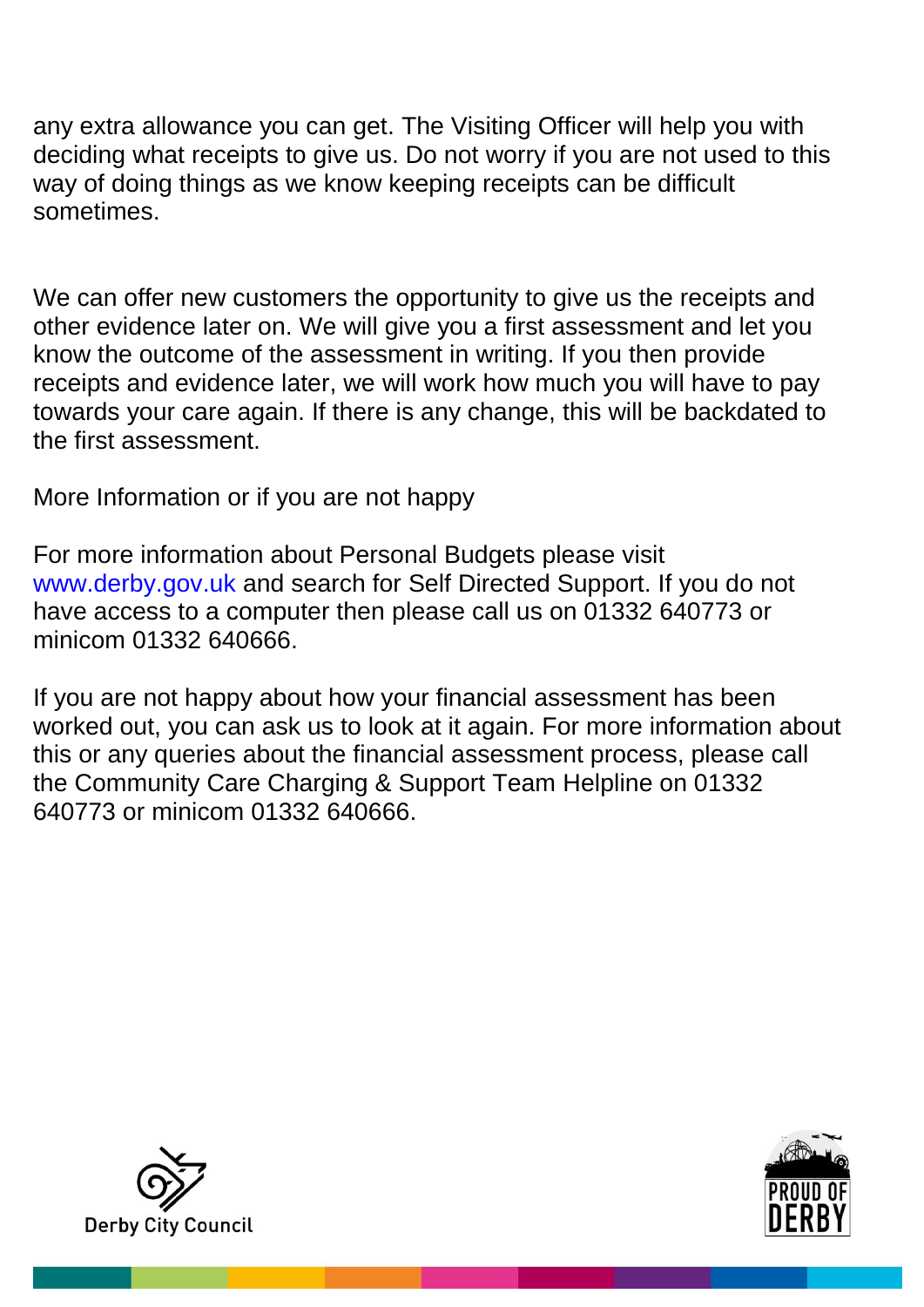We can give you this information in any other way, style or language that will help you access it. Please contact us on: 01332 640773 Minicom: 01332 640666

## Polish

Aby ułatwić Państwu dostęp do tych informacji, możemy je Państwu przekazać w innym formacie, stylu lub języku. Tel. tekstowy: 01332 640666 Prosimy o kontakt: 01332 640773

## Punjabi

ਇਹ ਜਾਣਕਾਰੀ ਅਸੀਂ ਤੁਹਾਨੂੰ ਕਿਸੇ ਵੀ ਹੋਰ ਤਰੀਕੇ ਨਾਲ, ਕਿਸੇ ਵੀ ਹੋਰ ਰੂਪ ਜਾਂ ਬੋਲੀ ਵਿੱਚ ਦੇ ਸਕਦੇ ਹਾਂ, ਜਿਹੜੀ ਇਸ ਤੱਕ ਪਹੁੰਚ ਕਰਨ ਵਿੱਚ ਤੁਹਾਡੀ ਸਹਾਇਤਾ ਕਰ ਸਕਦੀ ਹੋਵੇ। ਕਿਰਪਾ ਕਰਕੇ ਸਾਡੇ ਨਾਲ ਟੈਲੀਫ਼ੋਨ 01332 640773 ਮਿਨੀਕਮ 01332 640666 ਤੇ ਸੰਪਰਕ ਕਰੋ।

Urdu

پیعلومات ہم آپ کوکسی دیگرا پسے طریقے،اندازادرزبان میں مہیا کرسکتے ہیں جواس تک رسائی میں آپ کی مدد کرے۔براہ کرم 640773 01332

منى كام 640666 647 برہم سےرابط كريں۔



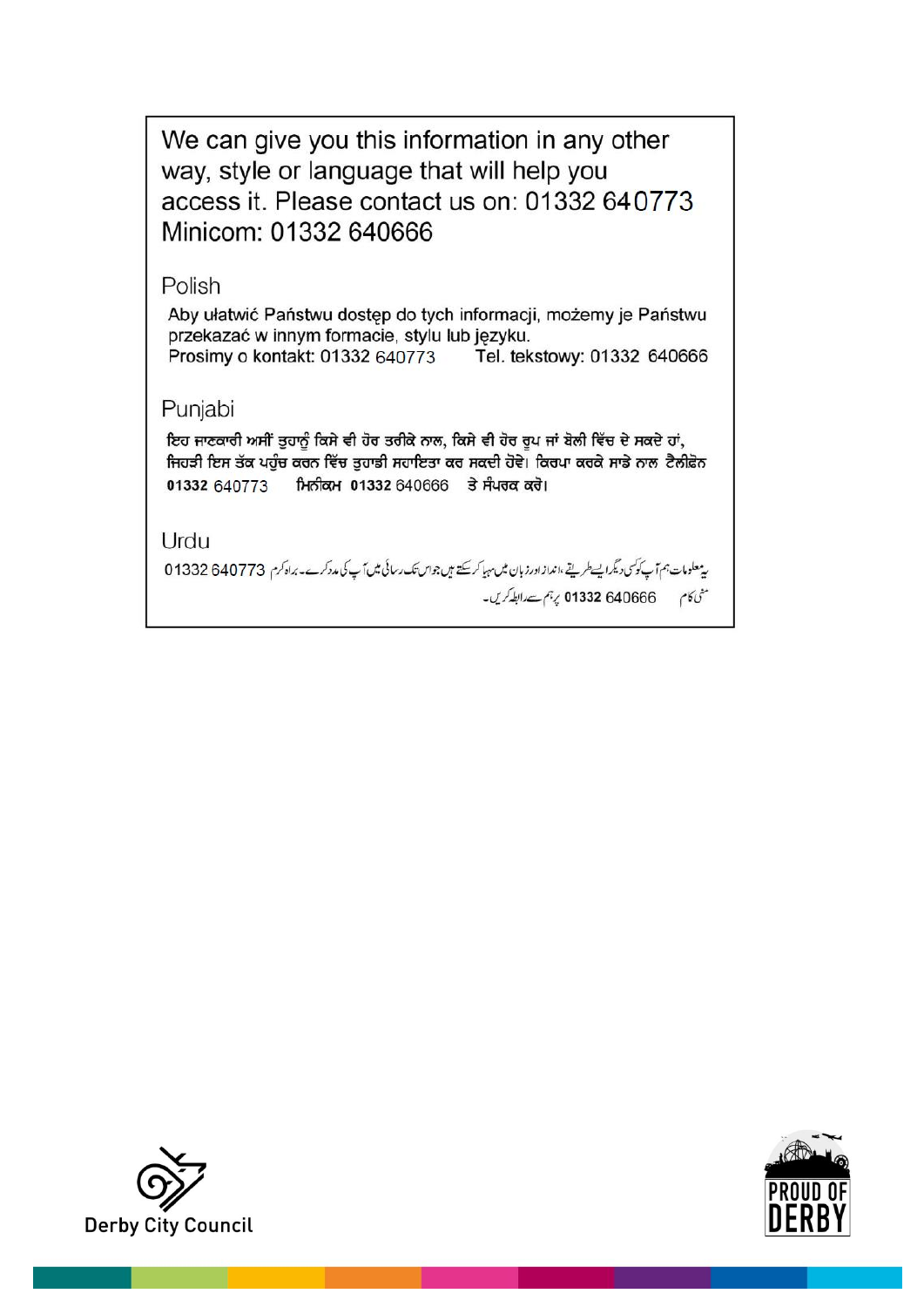## Disability Related Expenditure (DRE)

| <b>DRE Element</b>               | <b>Examples</b>                                                               | <b>Evidence</b>                                         |
|----------------------------------|-------------------------------------------------------------------------------|---------------------------------------------------------|
| <b>Additional Clothing</b>       | Such as extreme wear<br>and tear of clothing<br>because of your<br>impairment | <b>Receipts</b>                                         |
| <b>Additional Bedding</b>        | Such as incontinence                                                          | Receipts                                                |
| <b>Additional Footwear</b>       | Such as footwear<br>being ruined due to<br>your impairment                    | Receipts                                                |
| <b>Community Alarm</b>           | Such as a pendant<br>worn around your<br>neck to keep you safe                | Invoices or bills from<br>the provider                  |
| <b>Gardening Costs</b>           | Such as pruning,<br>weeding and keeping<br>your garden tidy                   | Invoices or bills from<br>the provider                  |
| <b>Heating Costs</b>             | Your heating costs<br>are higher due to your<br>impairment                    | <b>Bills from energy</b><br>provider/bank<br>statements |
| Home Shopping<br><b>Delivery</b> | Supermarket delivery<br>or paying somebody<br>to deliver shopping             | <b>Receipts</b>                                         |



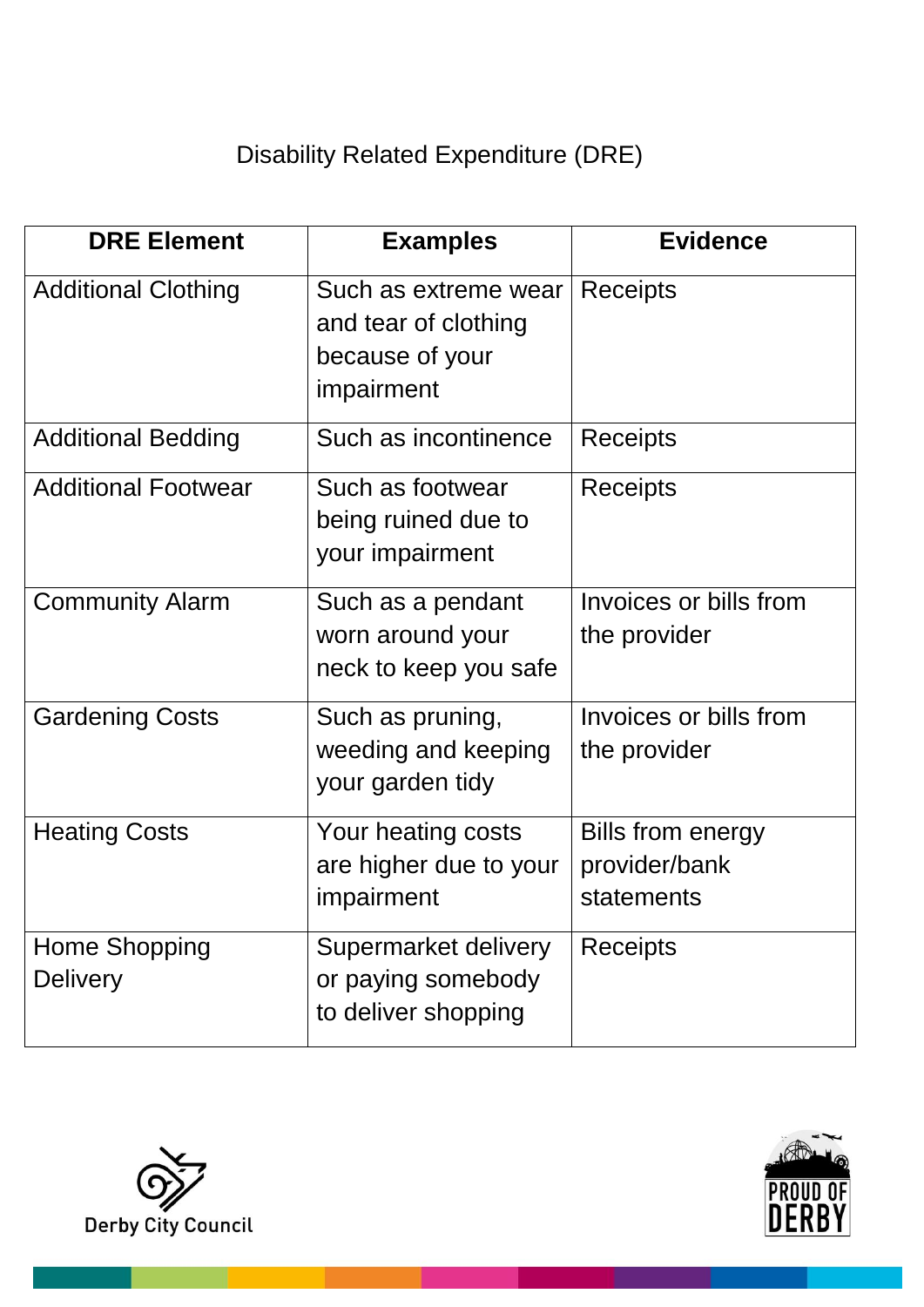| <b>House Maintenance</b>                                                    | DIY, repair and<br>general maintenance<br>of the property                                                                                                                                                           | Invoices or bills from<br>the provider |
|-----------------------------------------------------------------------------|---------------------------------------------------------------------------------------------------------------------------------------------------------------------------------------------------------------------|----------------------------------------|
| <b>Internet Access</b><br><b>Broadband connection</b><br>and monthly charge |                                                                                                                                                                                                                     | Invoices or bills from<br>the provider |
| Hair washing                                                                | Allowable where<br>customer is unable to<br>wash own hair, and<br>hair wash is not part<br>of the care package.                                                                                                     | Receipts                               |
| Treatment to support<br>Well-being                                          | Such as hydrotherapy<br>and massage session.<br>Allowable provided<br>that a GP or NHS<br>therapist confirms that<br>the treatment will help<br>reduce needs arising<br>from a disability or a<br>health condition. | Invoices or bills from<br>the provider |
| <b>Personal Hygiene</b><br>Incontinence<br>pads/pants                       | Such as incontinence<br>pads/pants                                                                                                                                                                                  | Receipts or invoices<br>from supplier  |
| <b>Prescriptions, Medical</b><br>and chemist items                          | Incurred to relieve a<br>medical condition<br>and/or disability.<br>Evidence from GP or<br>medical specialist                                                                                                       | <b>Receipts</b>                        |
| <b>Laundry Costs</b>                                                        | Higher laundry costs                                                                                                                                                                                                | Details required about                 |



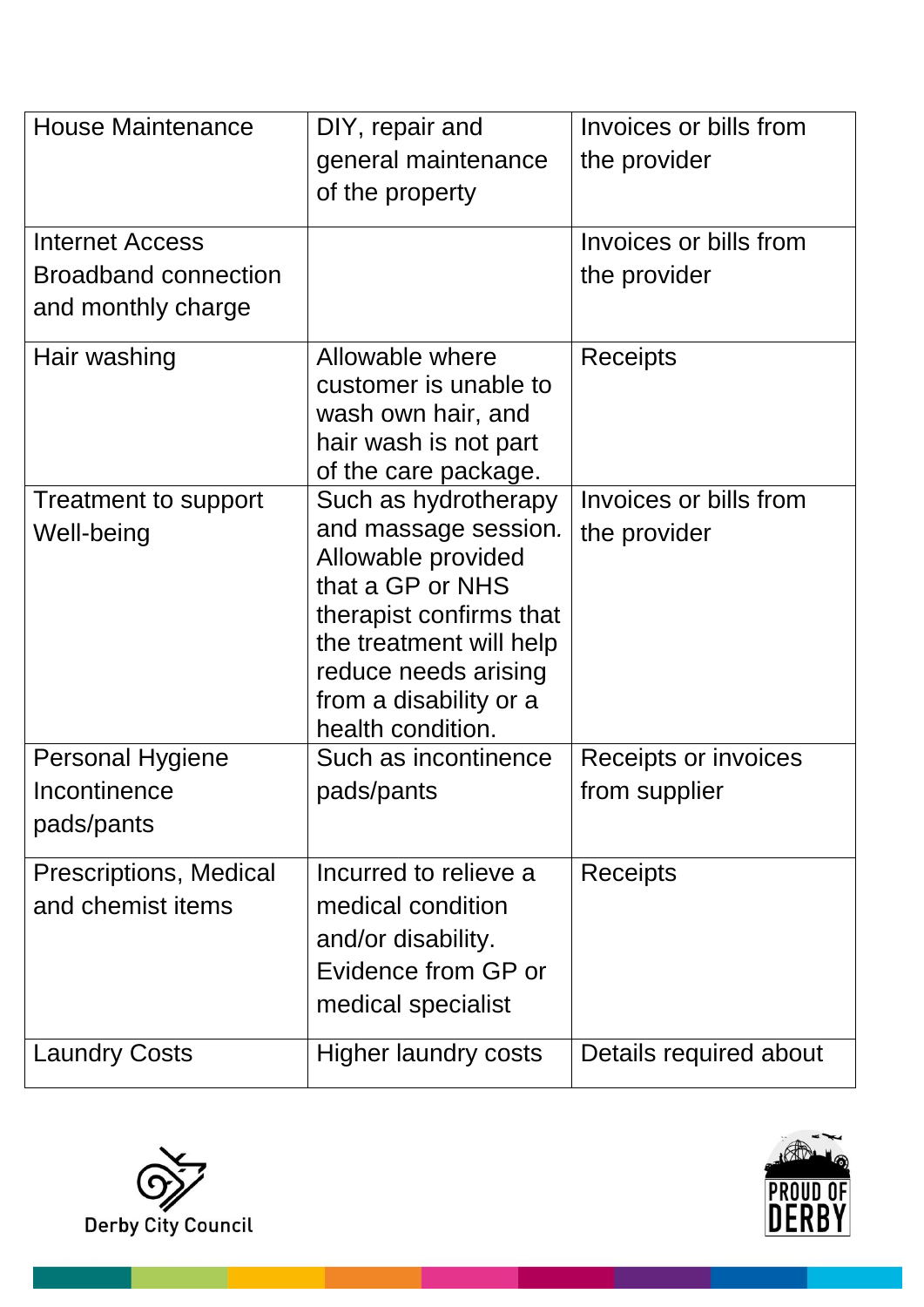|                                                                                 | because of your<br>impairment medical<br>condition                                                                                                                           | number of loads of<br>washing each week                        |
|---------------------------------------------------------------------------------|------------------------------------------------------------------------------------------------------------------------------------------------------------------------------|----------------------------------------------------------------|
| Pets and associated<br>costs                                                    | Allowable ONLY if<br>there is evidence that<br>this need has arisen<br>from a medical<br>condition or disability<br>AND the benefit is<br>confirmed by an NHS<br>Specialist. | Invoice or bills from the<br>provider                          |
| <b>Privately Purchased</b><br>Care                                              | <b>Allowable ONLY</b><br>where this is part of<br>an agreed care and<br>support plan AND<br>council-arranged<br>support is reduced<br>accordingly.                           | Invoices or bills from<br>the provider/personal<br>assistants. |
| <b>Social Activities</b><br>costs related to social<br>activities such as clubs | Allowable where the<br>activity helps with (for<br>example) mental<br>health issues.                                                                                         | Invoices, receipts or<br>bills from provider or<br>PA's costs  |
| <b>Specific Diet/Pureed</b><br>Foods                                            | Extra food costs<br>specific to your<br>impairment                                                                                                                           | Receipts or invoices                                           |
| Short break whilst your<br>carer is away                                        | Such as staying in<br>accommodation to<br>suit your needs                                                                                                                    | Invoice or bills from<br>provider                              |
| <b>Transport Costs</b>                                                          | Taxis, petrol or local<br>transport costs                                                                                                                                    | <b>Amounts over Disability</b><br>Living                       |